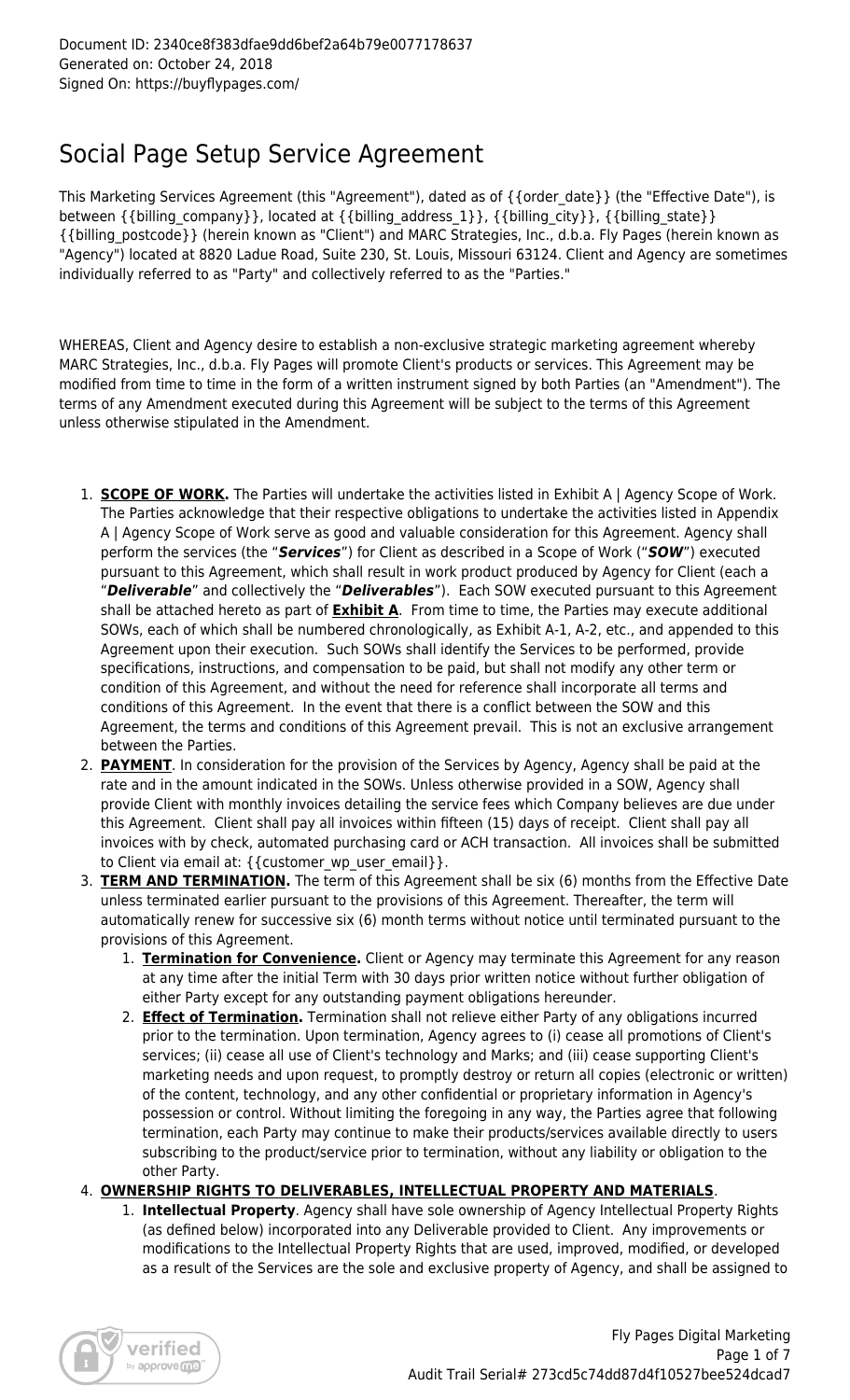Agency. For purposes of this Agreement, "*Intellectual Property Rights*" means any and all right, title and interest (including all patent, patent registration, copyright, trademark, trade name, service mark, service name, trade secret, or other proprietary right arising or enforceable under any United States federal or state law, rule or regulation, non-United States law, rule or regulation or international treaty) in any technology, system, invention, medium, or content, including print, pictures, photographs, video, marks, logos, designs, drawings, artistic and graphical works, music, speech, computer software and documentation, any other works of authorship and any form, method or manner of expression or communication.

- 2. **Licenses.** Subject to the terms and conditions of this Agreement, including Customer's payment obligations in Section 2, Company hereby grants to Customer a world-wide, fully-paid, royalty-free exclusive, irrevocable, and perpetual license to use the Deliverables solely as agreed upon by the Parties in the applicable SOW or other written agreement (the "*License*"). Other than the License, nothing in this Agreement shall be deemed to grant Customer any express or implied license for any reason. In addition, Client grants to Agency a non-exclusive, non-transferable, royalty-free license to use Client's pre-existing trade names, trademarks, logos and service marks (collectively Marks) in connection with the performance of this Agreement. Agency shall not use any of Client's Marks for any purpose outside of the Agency Scope of Work without first obtaining the prior written advance consent of Client. Agency agrees that it shall cease using Client's Marks immediately upon request, and in no event shall this license survive the term of this Agreement.
- 3. **Client Information and Materials**. Client hereby grants Agency a non-exclusive, nontransferable, revocable license to use and access customer lists, Customer's hardware and software systems solely in connection with the provision of the Services during the term of this Agreement. All information and materials, including computer software, provided to Agency by Client in connection with the Services, including modifications, changes and derivatives thereto are and shall remain the property of Client or its licensors, whom shall retain all intellectual property rights therein.

# 5. **WARRANTIES; DISCLAIMER.**

- 1. **Warranties.** Each Party represents and warrants to the other that:
	- 1. it has the full corporate right and authority to enter into this Agreement and to perform the acts required of it hereunder;
	- 2. the execution of this Agreement by such Party and the performance by such Party of its obligations and duties hereunder do not and shall not violate any other Agreement to which such Party is a Party or by which it is otherwise bound;
	- 3. performance under this Agreement shall be conducted with due diligence and in full compliance with the professional standards for the party's industry. Parties shall comply with all applicable laws, rules and regulations in the course of performing their respective business and services;
	- 4. when executed and delivered by such Party, this Agreement shall constitute the legal, valid and binding obligation of such Party, enforceable against such Party according to its terms;
	- 5. such Party acknowledges that the other Party makes no representations, warranties or Agreements related to the subject matter hereof that are not expressly specified in this Agreement.
- 2. **Disclaimer.** EXCEPT AS EXPRESSLY SET FORTH HEREIN, NEITHER PARTY MAKES AND EACH PARTY HEREBY DISCLAIMS ANY REPRESENTATIONS OR WARRANTIES, EXPRESS OR IMPLIED, REGARDING THE PRODUCTS AND SERVICES CONTEMPLATED BY THIS AGREEMENT, INCLUDING ANY IMPLIED WARRANTY OF NONINFRINGEMENT, MERCHANTABILITY OR FITNESS FOR A PARTICULAR PURPOSE, OR IMPLIED WARRANTIES ARISING FROM COURSE OF DEALING OR COURSE OF PERFORMANCE.

# 6. **INDEMNIFICATION.**

- 1. **Client's Duty to Indemnify.** Client will indemnify, defend, and hold MARC Strategies, Inc., d.b.a. Fly Pages and its directors, officers, employees and agents harmless from any and all costs, expenses (including reasonable attorney's fees), losses, damages, or liabilities incurred insofar as such costs, expenses, losses, damages or liabilities are based on a claim that the Agency's services covered under this Agreement were (i) in breach of its representations and warranties contained in this agreement; and (ii) any act or omission which involved gross negligence or willful or fraudulent misconduct.
- 2. **Indemnification Procedures.** The indemnified Party shall provide the indemnifying Party with prompt written notice of any such claim. The indemnifying Party shall have sole control and authority with respect to the defense and settlement of any such claim. The indemnified Party

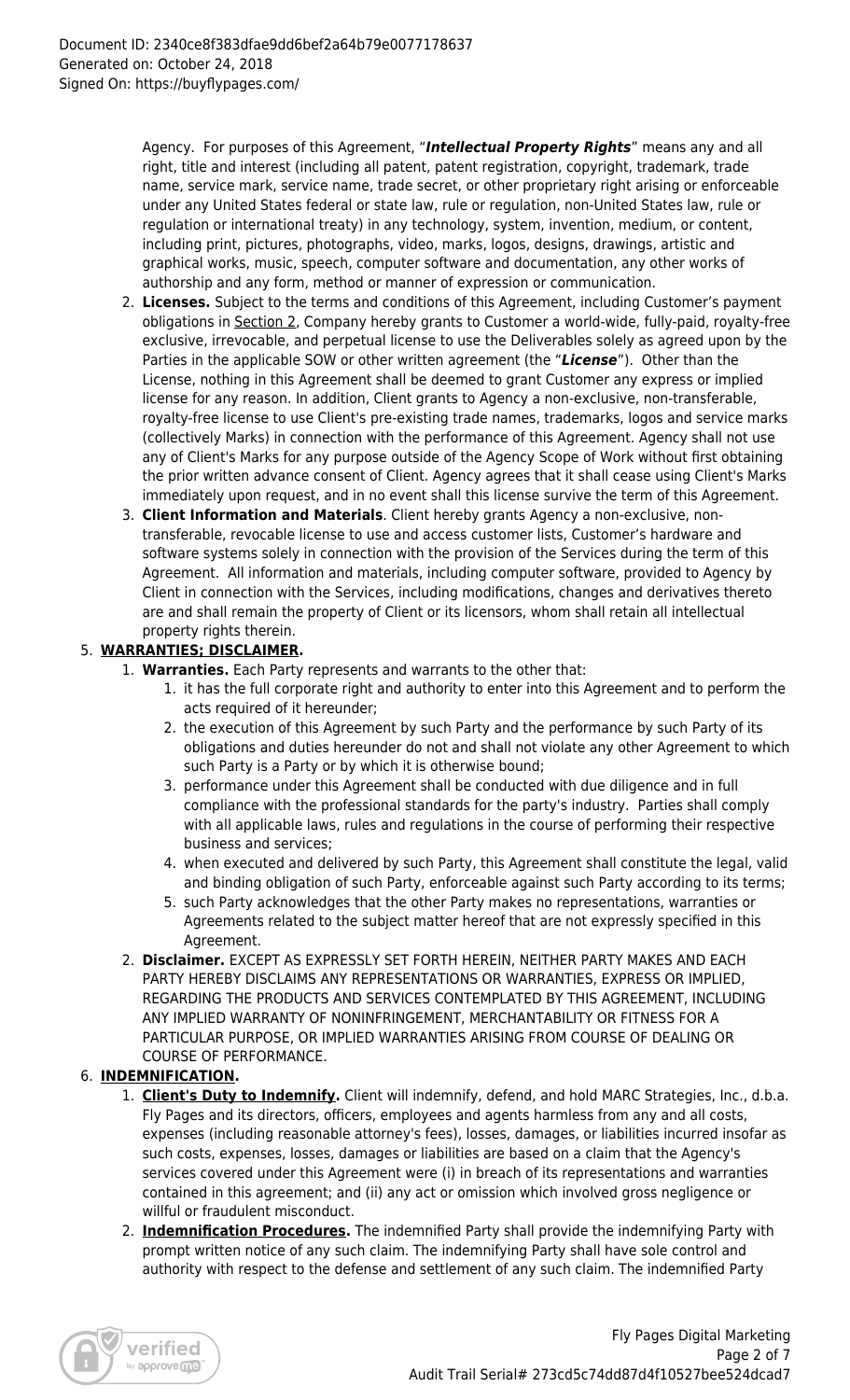shall cooperate fully with the indemnifying Party, at the indemnifying Party's sole cost and expenses, in the defense of any such claim. The indemnifying Party shall not agree to any such claim that does not include a complete release of the indemnified Party from all liability with respect thereto or that imposes any liability, obligation or restriction on the indemnified Party without the prior written consent of the indemnified Party. The indemnified Party may participate in the defense of any claim through its own counsel, and at its own expense.

3. **Insurance**. Agency agrees to maintain errors and omissions insurance during the term of this agreement, at MARC Strategies, Inc., d.b.a. Flypages's expense having a minimum coverage of One Million Dollars (\$1,000,000) combined single limit coverage for each occurrence. Upon a written request from Client, Agency will provide Client with evidence of the required policy via certificate of insurance within thirty (30) days of contract inception.

# 7. **CONFIDENTIALITY.**

- 1. **Protection of Information.** The parties may provide each other with confidential information and trade secrets, including without limitation, information on their respective organization, business, finances, personnel, services, systems, pricing structure, proprietary products and processes, transactions and/or business relations (collectively, the "Information"). The term "Information" shall not include (i) information generally available to the public through no fault of the other Party, (ii) information which the other Party already had knowledge of, or (iii) information which has become part of the public domain through no fault of a Party. Each Party agrees to retain in confidence at all times and to require its employees, consultants, professional representatives and agents to retain in confidence all information disclosed by the other Party. Each Party shall only use the other's information solely for the purpose of performing obligations under this Agreement, and only disclose the Confidential Information on a need-to-know basis, provided that, such party shall be liable for the acts of any third party who obtains the Confidential Information from such party. Each party shall take all necessary precautions in handling the Confidential Information of the other party and limit disclosures on a strict need-toknow basis. Further, the receiving Party may disclose information to the extent ordered to be disclosed by subpoena, other legal process or requirement of law, after first giving the disclosing Party a reasonable opportunity to contest such disclosure requirement.
- 2. **Injunctive Relief.** Each Party acknowledges and agrees that any use or disclosure of Confidential Information by the Party in a manner inconsistent with the provisions of this Agreement may cause another Party harm which will not be compensable by monetary damages alone and, accordingly, such other Party will, in addition to other available legal or equitable remedies, be entitled to see an immediate injunction restraining the disclosing Party from committing or continuing to commit a breach. A Party may avail itself of injunctive relief in addition and without prejudice to any other remedies available to it.
- 3. **Survival.** This Section 8 will survive the termination or expiration of this Agreement.
- 8. **LIMITATION OF LIABILITY.** THE PARTIES AGREE THAT IN NO EVENT SHALL CLIENT OR MARC STRATEGIES, INC, d.b.a. FLY PAGES BE LIABLE FOR ANY INDIRECT, INCIDENTAL, SPECIAL, EXEMPLARY, CONSEQUENTIAL, PUNITIVE, OR OTHER INDIRECT DAMAGES OF ANY NATURE, FOR ANY REASON, INCLUDING, WITHOUT LIMITATION, THE BREACH OF THIS AGREEMENT OR ANY EXPIRATION OR TERMINATION OF THIS AGREEMENT, WHETHER SUCH LIABILITY IS ASSERTED ON THE BASIS OF CONTRACT, TORT (INCLUDING NEGLIGENCE OR STRICT LIABILITY) OR OTHERWISE, EVEN IF IT HAS BEEN ADVISED OF THE POSSIBILITY OF SUCH DAMAGES. IN NO EVENT WILL EITHER PARTY (I) BE LIABLE FOR LOST PROFITS OR LOST BUSINESS OPPORTUNITIES ARISING OUT OF THE TERMINATION OF THIS AGREEMENT, OR (II) BE LIABLE FOR DAMAGES OR ALLEGED DAMAGES HEREUNDER, WHETHER IN CONTRACT, TORT OR ANY OTHER LEGAL THEORY, THAT EXCEED THE AMOUNTS REQUIRED TO BE PAID BY EITHER PARTY TO THE OTHER HEREUNDER. THE PARTIES FURTHER AGREE THAT FOR AMOUNTS PAYABLE UNDER SECTION 7 (INDEMNIFICATION) OR SECTION 8 (CONFIDENTIALITY) HEREUNDER, EITHER PARTY'S TOTAL LIABILITY UNDER THIS AGREEMENT SHALL NOT EXCEED THE AGGREGATE FEES PAID BY CLIENT TO AGENCY UNDER THE SCOPE OF WORK GIVING RISE TO THE LIABILITY. THE FOREGOING NOTWITHSTANDING, AS BETWEEN THE PARTIES AND ANY PARTNER AND/OR VENDOR OF THE RESPECTIVE PARTIES, NOTHING IN THIS AGREEMENT SHALL CONFER ANY DIRECT, INDIRECT, INCIDENTAL, SPECIAL, EXEMPLARY, CONSEQUENTIAL, PUNITIVE OR OTHER INDIRECT DAMAGES OF ANY NATURE FOR ANY REASON BY THE PARTIES AGAINST SUCH PARTNER AND/OR VENDOR USED BY THE PARTIES TO PROVIDE AND/OR SUPPORT THE PARTY'S RESPECTIVE PRODUCTS AND/OR SERVICES.
- 9. **PUBLICITY.** The Parties will cooperate to create appropriate public and promotional announcements or press releases relating to the relationship set forth in this Agreement. All public announcements by one Party which mention the other Party, but specifically excluding announcements which simply mention

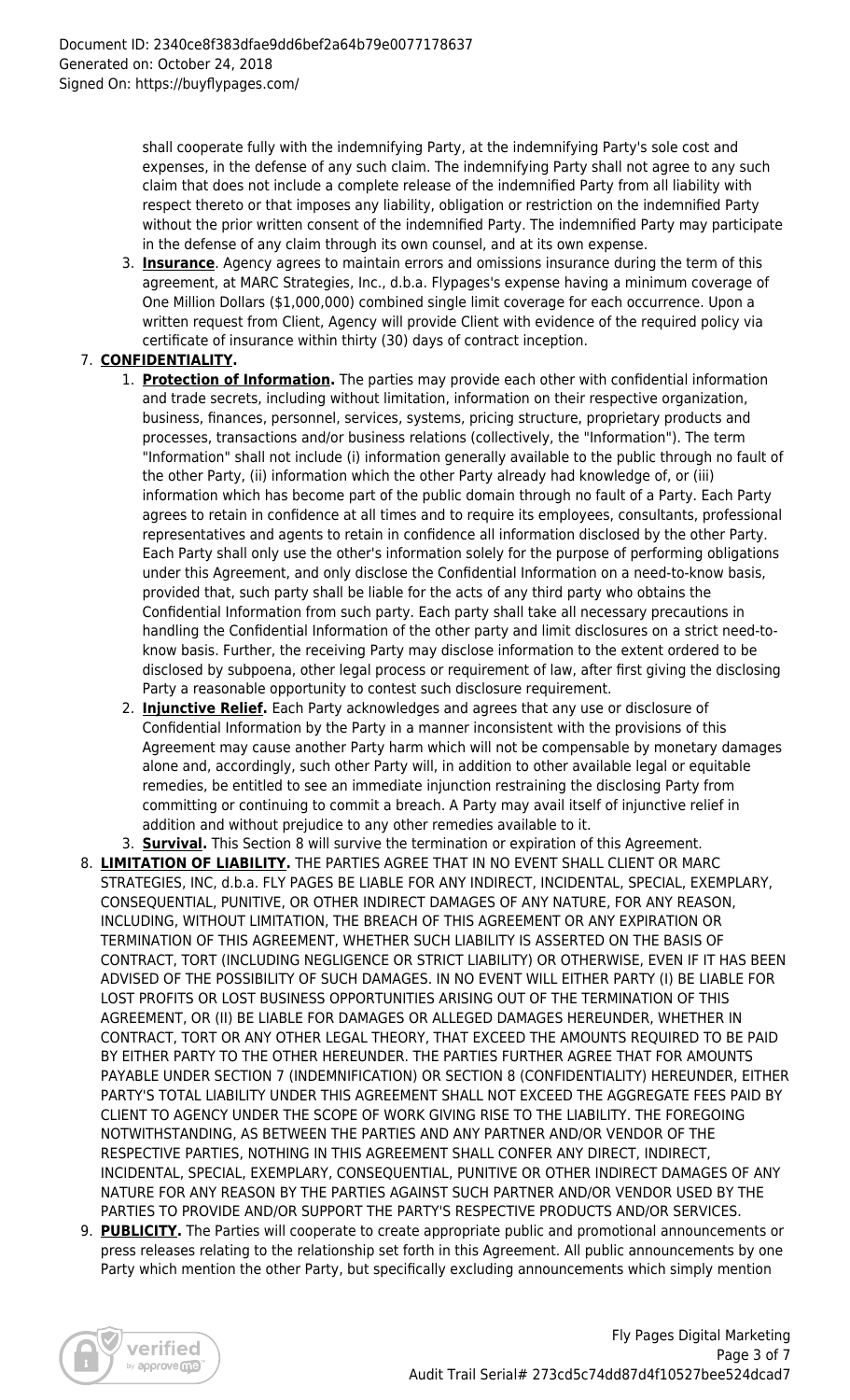one Party as a customer or strategic marketer of the other Party, shall be subject to prior review and approval, which shall not be unreasonably withheld or delayed.

#### 10. **GENERAL PROVISIONS.**

- 1. **Notices.** All notices that either Party is required or may desire to serve upon the other Party shall be in writing and addressed to the Party to be served at the respective addresses set forth herein and shall be sent via U.S. Express Mail or private express courier service with confirmed receipt and will be effective upon receipt at the addresses listed herein (unless the Parties are notified in writing of a change in address, in which case notice will be sent to the new address).
- 2. **Entire Agreement.** This Agreement constitutes the entire understanding and agreement between the parties with respect to the transactions contemplated, and supersedes any and all prior or contemporaneous oral or written representation, understanding, agreement or communication between the Parties concerning the subject matter hereof. Neither Party is relying upon any warranties, representations, assurances, or inducements not expressly set forth herein.
- 3. **Legal Fees**. Except as otherwise provided herein, all legal and other costs and expenses incurred in connection with this Agreement and the transactions contemplated hereby are to be paid by the Party incurring such costs and expenses. In the event Company or Customer brings suit to construe or enforce the terms hereof, or raises this Agreement as a defense in a suit brought by Company, the prevailing Party is entitled to recover its attorneys' fees and expenses.
- 4. **Waiver.** No waiver of any provision of this Agreement or any rights or obligations of either Party hereunder shall be effective, except pursuant to a written instrument signed by the Party waiving compliance, and any such waiver shall be effective only in the specific instance and for the specific purpose stated in such writing.
- 5. **Force Majeure.** Neither Party shall be deemed in default hereunder, nor shall it hold the other Party responsible for, any cessation, interruption or delay in the performance of its obligations hereunder due to earthquake, flood, fire, storm, natural disaster, act of God, war, armed conflict, labor strike, lockout, or boycott, provided that the Party relying upon this section (i) shall have given the other Party prompt written notice thereof and, in any event, within five (5) days of discovery thereof and (ii) shall take all steps reasonably necessary under the circumstances to mitigate the effects of the force majeure event upon which such notice is based; provided further, that in the event a force majeure event described in this section extends for a period in excess of thirty (30) consecutive days, either Party may immediately terminate this Agreement.
- 6. **Headings.** The section and paragraph headings appearing in this Agreement are inserted only as a matter of convenience and in no way define, govern, limit, modify or construe the scope or extent of the provisions of this Agreement to which they may relate. Such headings are not part of this Agreement and shall not be given any legal effect.
- 7. **Amendments and Severability.** No amendment or modification of this Agreement, nor any waiver of any rights, will be effective unless assented to in writing by the party to be charged, and the waiver of any breach or default will not constitute a waiver of any other right hereunder or any subsequent breach or default. In the event that any provision of this Agreement should be found by a court of competent jurisdiction to be invalid, illegal or unenforceable in any respect, the validity, legality and enforceability of the remaining provisions contained shall not, in any way, be affected or impaired thereby.
- 8. **Assignment.** This Agreement shall be binding upon and inure to the benefit of each Party's successors and assigns. Neither Party may assign this Agreement, in whole or in part, without the other Party's prior written consent; provided, however, that the sale of any portion of the assets of either Party, or any of its subsidiaries, its acquisition by merger into another company, shall not be deemed an assignment of this Agreement by such Party. Provided further, that the Party to be sold or acquired in accordance with the previous sentence must provide written notice to the other Party of any such sale or acquisition within forty-five (45) calendar days of the closing. Any attempt to assign this Agreement other than in accordance with this provision shall be null and void.
- 9. **Independent Contractors.** The Parties to this Agreement are independent contractors. Neither Party is an agent, representative, or partner of the other Party. Neither Party shall have any right, power or authority to enter into any agreement for or on behalf of, or incur any obligation or liability of, or to otherwise bind, the other Party. This Agreement shall not be interpreted or construed to create an association, joint venture, partnership, franchise, sales, representative or employment relationship between the Parties or to impose any partnership obligation or liability upon either Party. Each Party shall bear its own costs and expenses in performing this Agreement.

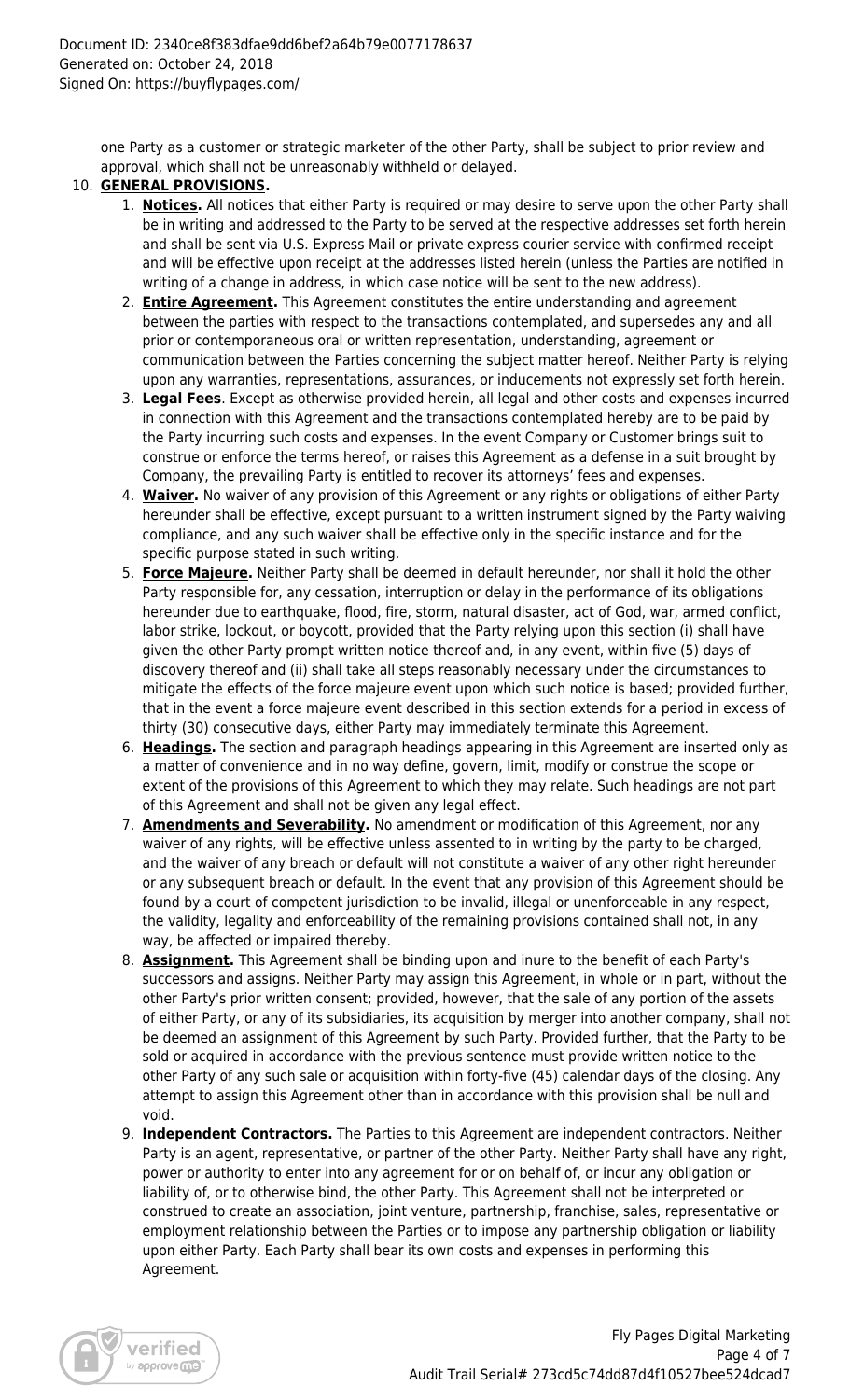- 10. **Governing Law.** This Agreement shall be governed by and construed in accordance with the laws of the State of Missouri, without reference to conflicts of laws or choice of laws rules. All legal actions relating to this Agreement shall be brought in the courts of the county of St. Louis, State of Missouri or federal courts located in the State of Missouri. By execution of this agreement, each party accepts for itself, generally and unconditionally, the jurisdiction of such courts and waive any objection, including any objection to the laying of venue or based on the grounds of forum non conveniens, which any of them may now or hereafter have to the bringing of any such action or proceeding in such respective jurisdictions.
- 11. **Arbitration.** Any claim arising out of or related to this Agreement, or a breach hereof, is to be settled by arbitration in accordance with the procedures set forth in this Section 10. The Parties agree that, in the event of a dispute arising out of this Agreement, the affected Parties will submit such dispute to binding arbitration as provided herein. All arbitrations will be conducted in St. Louis County, Missouri, or at another location mutually approved by such Parties, pursuant to the Commercial Arbitration Rules of the American Arbitration Association except as provided herein. The panel used will be selected from arbitrators employed by the American Arbitration Association and the decisions of the arbitrators are final and binding on all Parties thereto. All arbitrations will be undertaken pursuant to the Federal Arbitration Act, where applicable, and the decision of the arbitrator is enforceable in any court of competent jurisdiction. The Parties agree to waive their respective rights to further appeal or redress in any other court or tribunal except solely for the purpose of obtaining execution of the decision resulting from the arbitration proceeding. In the event of any arbitration or other legal proceeding brought by any Party with regard to any matter arising out of or related to this Agreement, the Parties hereby expressly agrees that the final award decision will also provide for an allocation and division between or among the Parties to the arbitration, of: (i) legal fees and expenses as set forth in Section 10.3; and (ii) all other costs and expenses of the dispute, including court costs and arbitrators', reasonable accountants' and expert witnesses' fees, costs and expenses (including disbursements) incurred in connection with such proceedings, on a basis which is just and equitable under the circumstances. The arbitrator is directed by this Agreement to conduct the arbitration hearing no later than three (3) months from the service of the statement of claim and demand for arbitration unless good cause is shown establishing that the hearing cannot fairly and practically be so convened. Depositions will be taken only as deemed appropriate by the arbitrator and only where good cause is shown. The Parties to the arbitration will be entitled to conduct document discovery by requesting production of documents. Responses or objections will be served twenty days after receipt of a request. The arbitrator will resolve any discovery disputes by such pre-hearing conferences as may be needed. The Parties agree that the arbitrator and any counsel of record to the proceeding have the power of subpoena process as provided by law. Notices of demand for arbitration must be filed in writing with Company and the other Members in accordance with Section 10.1. A demand for arbitration is to be made within a reasonable time after the claim has arisen, but in no event later than the date when institution of legal or equitable proceedings based on such claim would be barred by the applicable statute of limitations. The award rendered by the arbitrators, including as to legal fees in accordance with Section 10.3**,** is final, and judgment may be entered upon it in accordance with the law in any court of competent jurisdiction.
- 12. **Non-Exclusive Arrangement.** The Parties understand that this Agreement is not an exclusive arrangement between the Parties. The Parties agree that they are free to enter into similar transactions as set forth in this Agreement with other entities and that the Parties may directly or indirectly solicit customer referrals via other channels under terms that may differ from the terms and conditions set forth herein.
- 13. **Construction.** In the event that any provision of this Agreement conflicts with the law under which this Agreement is to be construed, or if any provision is held invalid by a court of competent jurisdiction, such provision shall be deemed to be restated to reflect as nearly as possible the original intentions of the Parties, and the remainder of this Agreement shall remain in full force and effect. There shall be no presumption for or against either Party as a result of such Party being the principal drafter of this Agreement.
- 14. **Interpretation**. The Parties hereto agree that this Agreement is the product of negotiation between sophisticated parties and individuals, all of whom were represented by, or had an opportunity to be represented by legal counsel, and each of whom had an opportunity to participate in, the drafting of each provision hereof. Accordingly, ambiguities in this Agreement, if any, shall not be construed strictly or in favor of or against either Party but rather shall be given

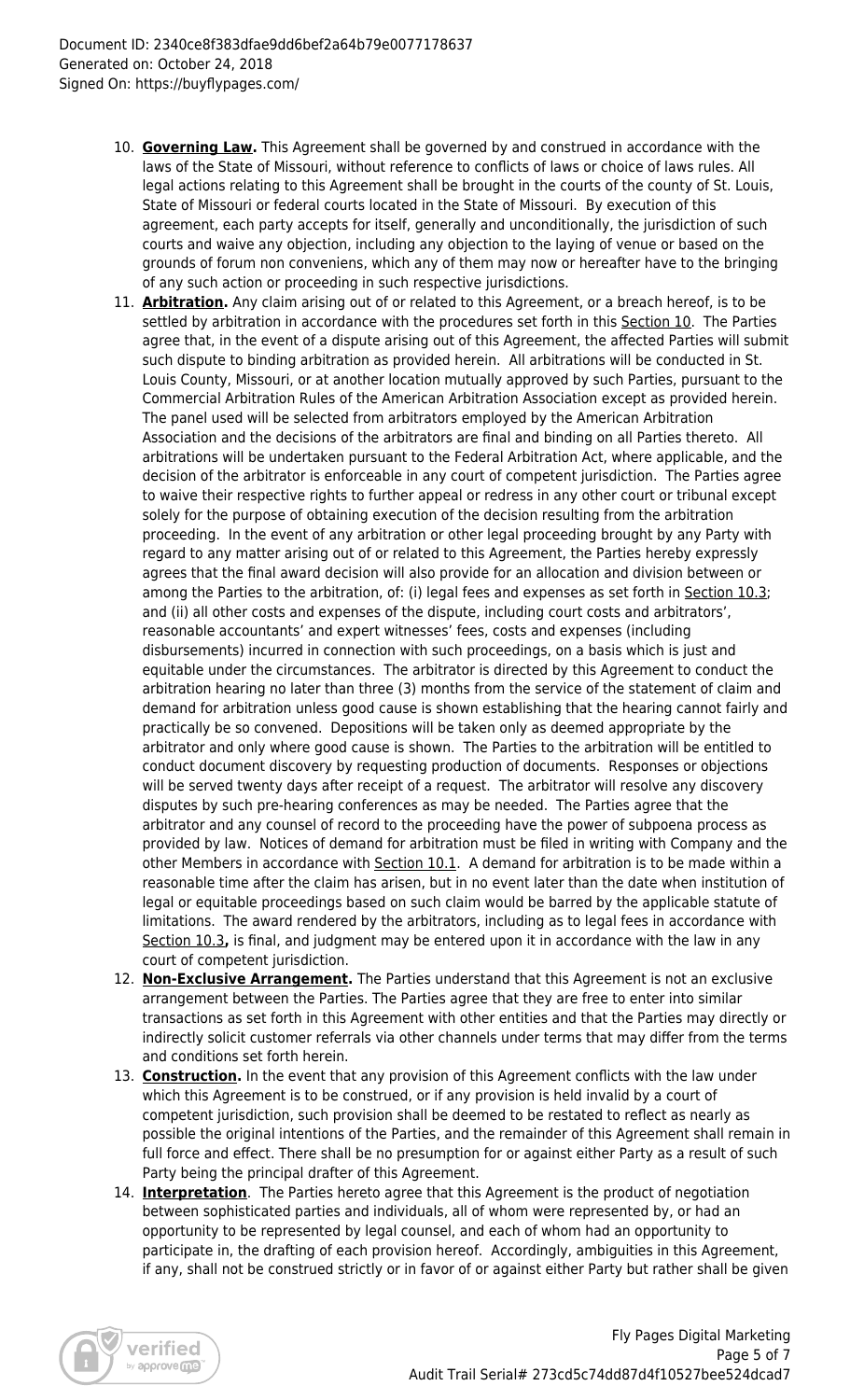a fair and reasonable construction.

- 15. **Records.** During the Term and for a period of 1 year(s) thereafter, the Parties will maintain books and records related to the customer transactions contemplated under this Agreement. Upon reasonable notice, the requested Party will provide such books and records to the requesting Party for review to ensure the requested Party's compliance with the terms of this Agreement.
- 16. **Signatories.** This Agreement shall be signed on behalf of {{billing\_company}}, Client, by {{customer\_wp\_user\_firstname}} {{customer\_wp\_user\_lastname}}, and on behalf of MARC Strategies, Inc., d.b.a., Agency, by Michelle Eisenhart, Founder and President.

#### **APPENDIX A: Party Responsibilities & Payment Terms**

#### **Activities of MARC Strategies, Inc.:**

Including, but not limited to, social media marketing, digital advertising, website implementation and support, content marketing, email marketing, digital marketing and consulting.

#### **Payment Terms:**

Payable at onset of services and/or upon receipt of invoice.

#### **Agency: MARC Strategies, Inc., d.b.a. Fly Pages**

Name: Michelle Eisenhart

Title: Founder and President

# **Client: {{billing\_company}}**

Representative Printed Name: { {customer\_wp\_user\_firstname} } { {customer\_wp\_user\_lastname } }

IN WITNESS WHEREOF, each of {{billing\_company}} and MARC Strategies, Inc., d.b.a. Fly Pages has caused this Agreement to be signed and delivered by its duly authorized representative.

х

Michelle Eisenhart

Signed By Michelle Eisenhart Signed On: October 24, 2018